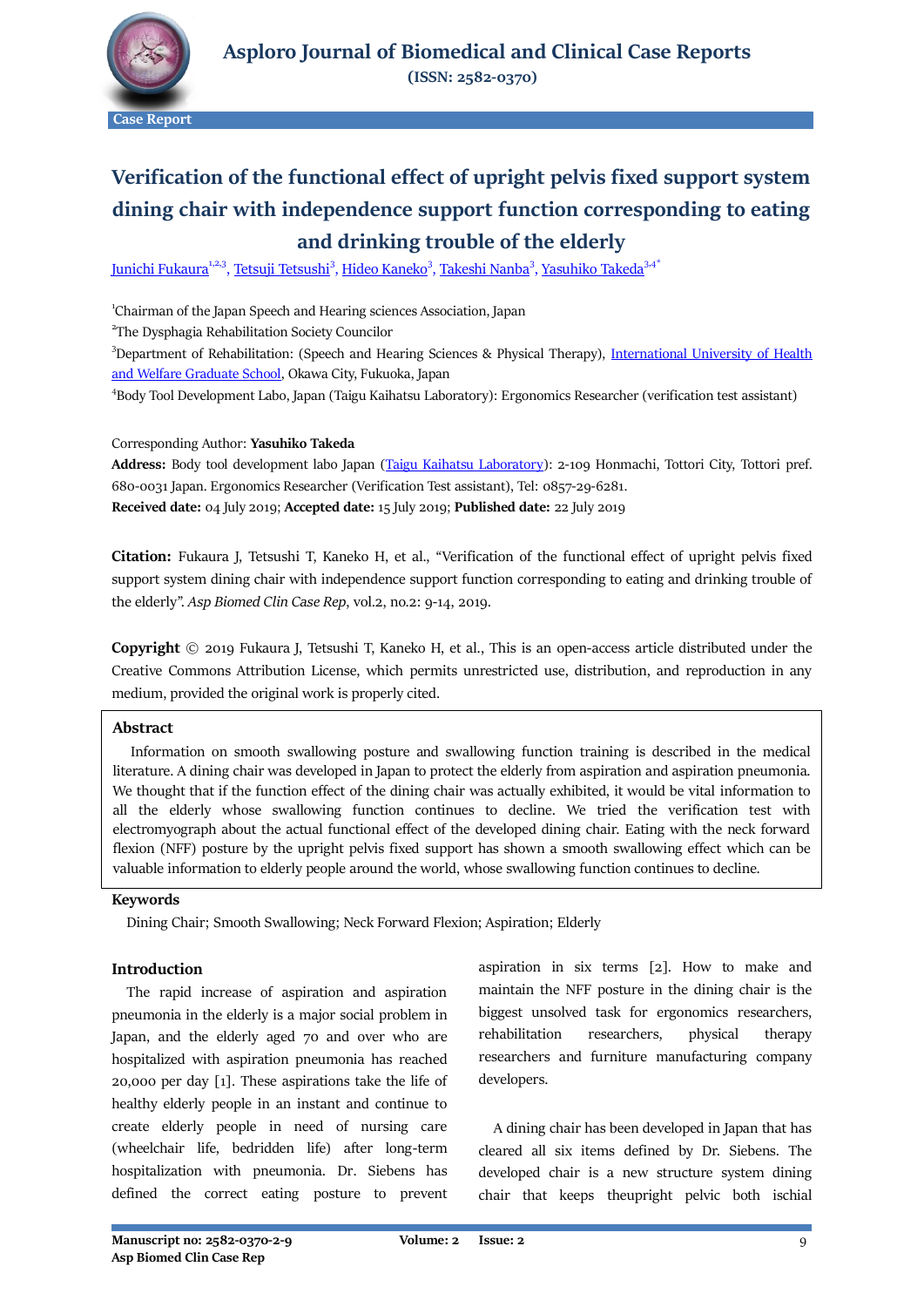#### **Case Report**

tuberosity are fixed on the chair seat surface, and both posterior superior iliac spine (PSIS) is fixed on the chair backrest to keep the NFF posture. In addition, it is a dining chair with high postural holding ability that has the independence support function of the elderly who works as a substitute for the eyes and hands of a caregiver who watches over and corrects their eating posture [3].

 The world's first fixed pelvis dining chair was developed:

- 1. To protect elderly people from aspiration and choking accidents as a substitute for the eyes and hands of family members and carers who watch over meals. (Independence support function dining chair)
- 2. To contribute to extending the healthy life through a daily safe diet with smooth swallowing.
- 3. To stop the increase in the number of elderly requiring long-term care and to stop the decline in the quality of care associated with the shortage of care workers.

4. To reduce stress in family and caregivers.

 In order to start comparison and verification, we obtained a new finding that the most efficient desk work posture (the NFF sitting posture) is a state where the 100 degrees chair back seat and the both PSIS contact exquisitely [4]. We conducted a comparative verification test between a general dining chair and a developed dining chair for smooth swallowing with an electromyograph that we considered to obtain the most objective evaluation [5].

## **Subjects**

 The verification test was aimed at the healthy elderly of 11 men and 10 women over the age of 65 who are living independent daily life without cerebrovascular disorder and dysphagia. The verification test was conducted with a document and a verbal explanation to all subjects, and a verification test after obtaining a written signature.

 This study has obtained the approval of the international medical and Welfare University Ethics Review Committee (approval number: 15-IFH-3).



NFF posture holding function dining chair, The backrest (height 45cm) is inclined backward 10 degrees until the bottom 20cm and backward inclined 20 degrees in the upper part. The seat surface (depth 40cm) ischial tuberosity peripheral portion is in a concave shape. general dining chair.



The general dining chair is 35cm in depth and 35 cm in height The inclination angle of the backrest was 10 degrees The angle of the seat surface was used that of 0 degrees.

**Fig-1 Fig-2**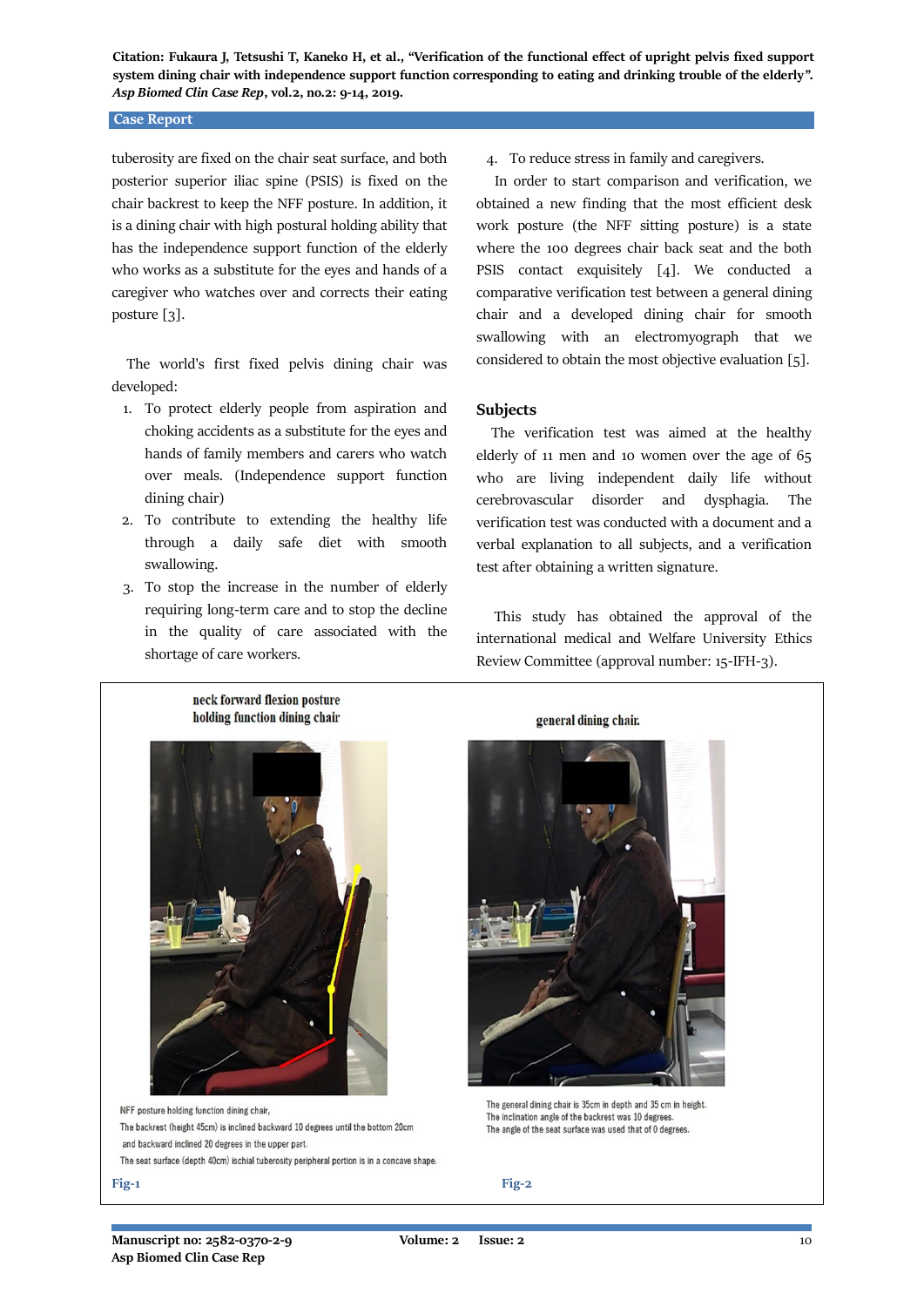## **Case Report**

# **Method**

 Using an upright pelvis fixed support dining chair (**Fig-1**) and a general dining chair (**Fig-2**), the electromyograms of the suprahyoid muscles were measured when swallowing jelly. The subject was seated in contact with the chair back and with the sole firmly in contact with the floor. Electromyographic measurements were conducted by two groups, those who operate the electromyograph and those who put jelly in their mouth. The measurement was performed after explaining that the 5cc jelly was swallowed without chewing. The measurements were conducted three times on two chairs each, and the measurement order was

random. The anterior belly of the digastric muscle of the suprahyoid muscles surrounded by mental protuberance and mandible were recorded EMG as a swallowing muscle [6]. The recording electrode was attached to the anterior belly of the digastric muscle with a Metz blue sensor as an electrode width of 20 mm. The non-function electrodes were affixed to the earlobe. The electromyograph was using the EMG Master Km-mercury (manufactured by Mediarea Support Company Union Co., Ltd.). The sampling frequency was low-pass filtered (cut-off frequency 5Hz) after full-wave rectification at 1 kHz. The point at which the waveform of mean baseline amplitude + 2SD or more lasted for 50 ms was defined as the



muscle activity start point and the point at which the mean amplitude of the baseline + 2 SD or less was endpoint of muscle activity. The suprahyoid muscles activity duration during swallowing was calculated based on the start and endpoints of muscles activity (**Fig-3**).

 The statistical test was performed with a correspondence T-Test. The statistical software used SPSS (Ver.19), and the risk rate was significant with less than 5%.

### **Results**

 8 people were not able to analyze the waveform of the EMG, and finally analyzed the results of 13

subjects (average age  $72.23 \pm 6.01$  years) of 10 male 3 women (**Table-1**).

 Suprahyoid muscles activity duration showed a significant difference in NFF posture holding function dining chair1.13  $\pm$  0.59 seconds, general dining chair 1.43  $\pm$  0.77 seconds (P-value = 0.045 < 0.05) (**Fig-4**).

## **Discussion**

 In order to keep the pelvis upright, the activity of the iliopsoas muscle is essential, and the iliopsoas muscle has an action to bend the hip joint. If try to hold the upright pelvic sitting posture in a general chair sitting position, the hip joint will bend further and the sole will try to move away from the floor surface. In the case of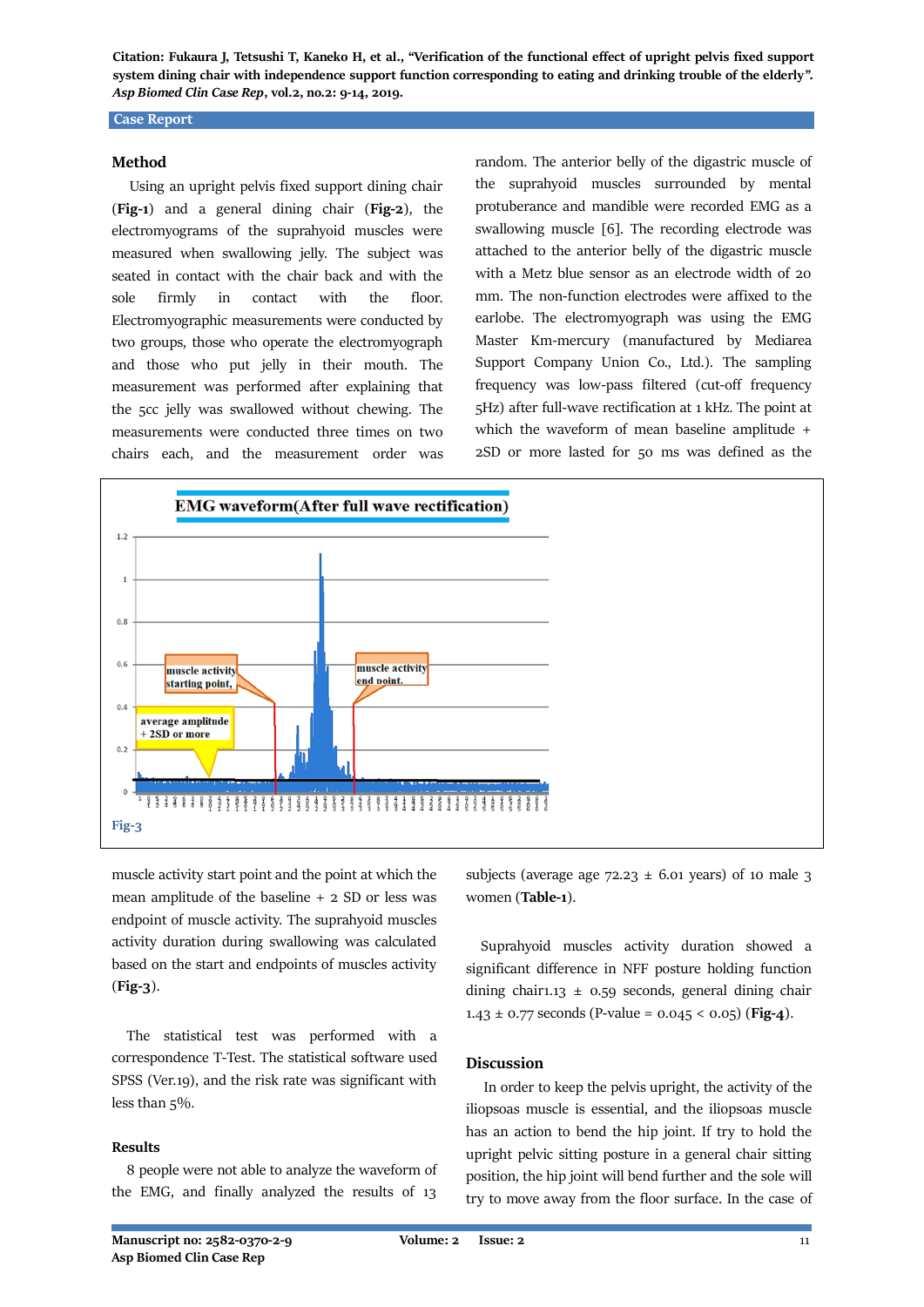# **Case Report**



| (Table-1) Measurement results of the subject (2017/12/22) |              |       |                |                            |                                                                                 |                                                                               |
|-----------------------------------------------------------|--------------|-------|----------------|----------------------------|---------------------------------------------------------------------------------|-------------------------------------------------------------------------------|
|                                                           |              |       |                |                            | Suprahyoid muscle<br>group activity<br>time(sec) (average<br>of 3 measurements) | Suprahyoid muscle group<br>activity time (sec) (average<br>of 3 measurements) |
| S.No                                                      | <b>Sex</b>   | Age   | Height<br>(cm) | <b>Body Weight</b><br>(KG) | <b>NFF Posture</b><br><b>Holding Function</b><br>Chair                          | <b>General Dining Chair</b>                                                   |
| $\mathbf{1}$                                              | $\mathbf F$  | 73    | 148            | 45                         | 1.13                                                                            | 2.1                                                                           |
| $\mathfrak{2}$                                            | $\mathbf{F}$ | 71    | 153            | 52                         | 0.33                                                                            | 0.56                                                                          |
| 3                                                         | $\mathbf{F}$ | 65    | 160            | 63                         | 0.5                                                                             | 0.7                                                                           |
| $\overline{4}$                                            | $\mathbf M$  | 73    | 168            | 53                         | 0.38                                                                            | 1.31                                                                          |
| 5                                                         | M            | 81    | 164            | 68                         | 0.9                                                                             | 0.75                                                                          |
| 6                                                         | M            | 77    | 167            | 60                         | 1.125                                                                           | 0.5                                                                           |
| $\tau$                                                    | M            | 72    | 165            | 52                         | 0.71                                                                            | 0.78                                                                          |
| $\,8\,$                                                   | M            | 81    | 156            | 65                         | 1.45                                                                            | 1.6                                                                           |
| 9                                                         | M            | 80    | 160            | 45                         | 1.83                                                                            | 2.03                                                                          |
| 10                                                        | M            | 67    | 168            | 63                         | 1.45                                                                            | 1.81                                                                          |
| 11                                                        | M            | 69    | 169            | 71                         | 2.13                                                                            | 2.38                                                                          |
| 12                                                        | M            | 65    | 181            | 59                         | 1.98                                                                            | 2.71                                                                          |
| 13                                                        | M            | 65    | 165            | 65                         | 0.91                                                                            | 1.05                                                                          |
| Average                                                   |              | 72.23 | 163.38         | 58.53                      | 1.14                                                                            | 1.43                                                                          |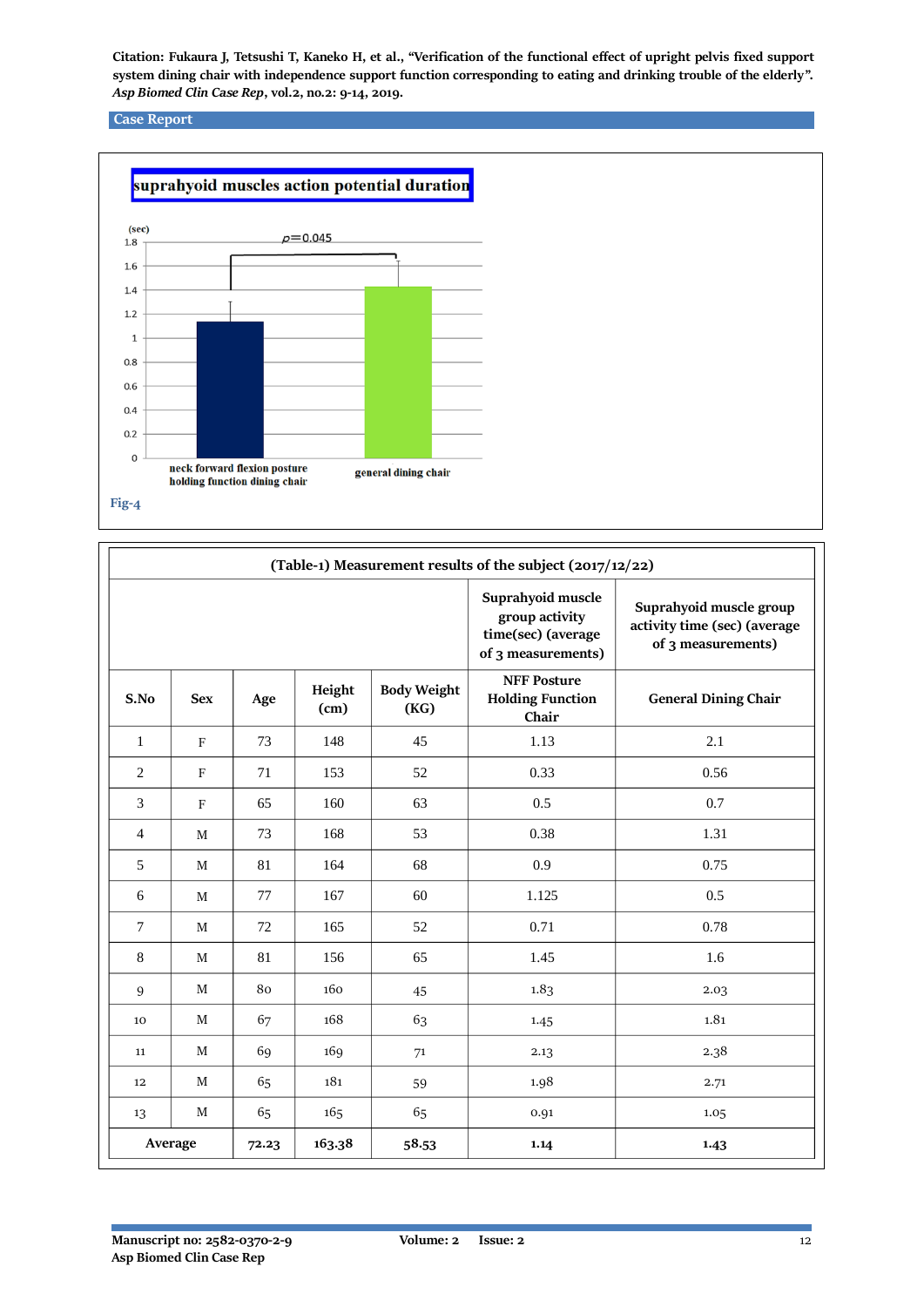## **Case Report**

middle-aged and elderly people with declining trunk and lower extremity muscles, upright pelvic sitting posture for eating falls into an unstable situation. It is considered that the activity duration of the suprahyoid muscles is extended because it was difficult to maintain a desirable upright pelvic eating the NFF posture in a general dining chair. For the case of a new system dining chair that allows stable holding of the desired NFF feeding posture by supporting the upright pelvis at both the ischial tuberosity and both PSIS sections. It is thought that the chair that stably holds the NFF eating posture can realize shortening of the activity duration of the suprahyoid muscles by not requiring excessive iliopsoas muscles activity. The NFF posture holding function dining chair was significantly shorter than the general dining chair in the suprahyoid muscles activity time [7].

 Though eight subjects were unable to measure and analyze due to the thick subcutaneous fat at the measurement point, the swallowing test by the muscle measurement may the most objective verification method that was not influenced by the individual subjectivity of the tester and the subject. Based on the electromyographic measurement results, the NFF posture was a posture that enables ideal smooth swallowing [8]. Also, from an ergonomic viewpoint, the NFF postural holding of the fixed support system in the pelvic area reduces postural collapse (forward slide suppression of both ischial tuberosity) in the eating movement and facilitates phlegm expulsion for crisis avoidance with the freely upper body movement [9]. A new type of the NFF posture holding dining chair of self-support function with high attitude retention ability and high crisis avoidance ability is expected to provide safe and smooth swallowing meals to elderly people, especially the solitary elderly and older couples who do not have families or caregivers.

 We will expect future verification about the remarkable difference between the suprahyoid muscles action potential duration and the posture holding ability depending on the time history of the posture holding function dining chair and the general dining chair. Since this experiment was subjected to healthy subjects, it is necessary to further verify whether those with cerebrovascular disorder, dysphagia, and dementia will lead to similar results.

# **Conclusion**

 By 2050, one in six people in the world's population will be 65 years old. At present Germany, Italy, France, Sweden China, Singapore, and Thailand are moving towards an aging society and China will become an aging country with an unprecedented world's largest elderly population before becoming rich (economically developed countries).

 China is struggling and focusing on measures to extend its healthy life expectancy, and measures to reduce the elderly requiring long-term care reported by Chinese newspaper (People's Daily and Global Times).

 We hope this valuable scientific information will be shared with the world's newspapers and media as the "Breaking News" to all the elderly people in the world whose swallowing function is declining. Especially, to China (People's Daily and Global Times), which is struggling to cope with the largest number of elderly people in the world.

# **Acknowledgement**

 A dining chair with the function of holding the neck forward flexion posture by the ideal posture holding method realized by acquiring new findings. The university headquarters that understands the great potential and the social contribution of the dining chair to support and protect the diet of the elderly people whose swallowing function continues to decline. I would like to thank the researchers who carried out the most objective evaluation results and the university headquarters that paid 90% of the verification fee.

# **Conflict of interests**

None

## **References**

[1] Ministry of Health, Labor and Welfare: Overview of population statistics for 2011, annual report